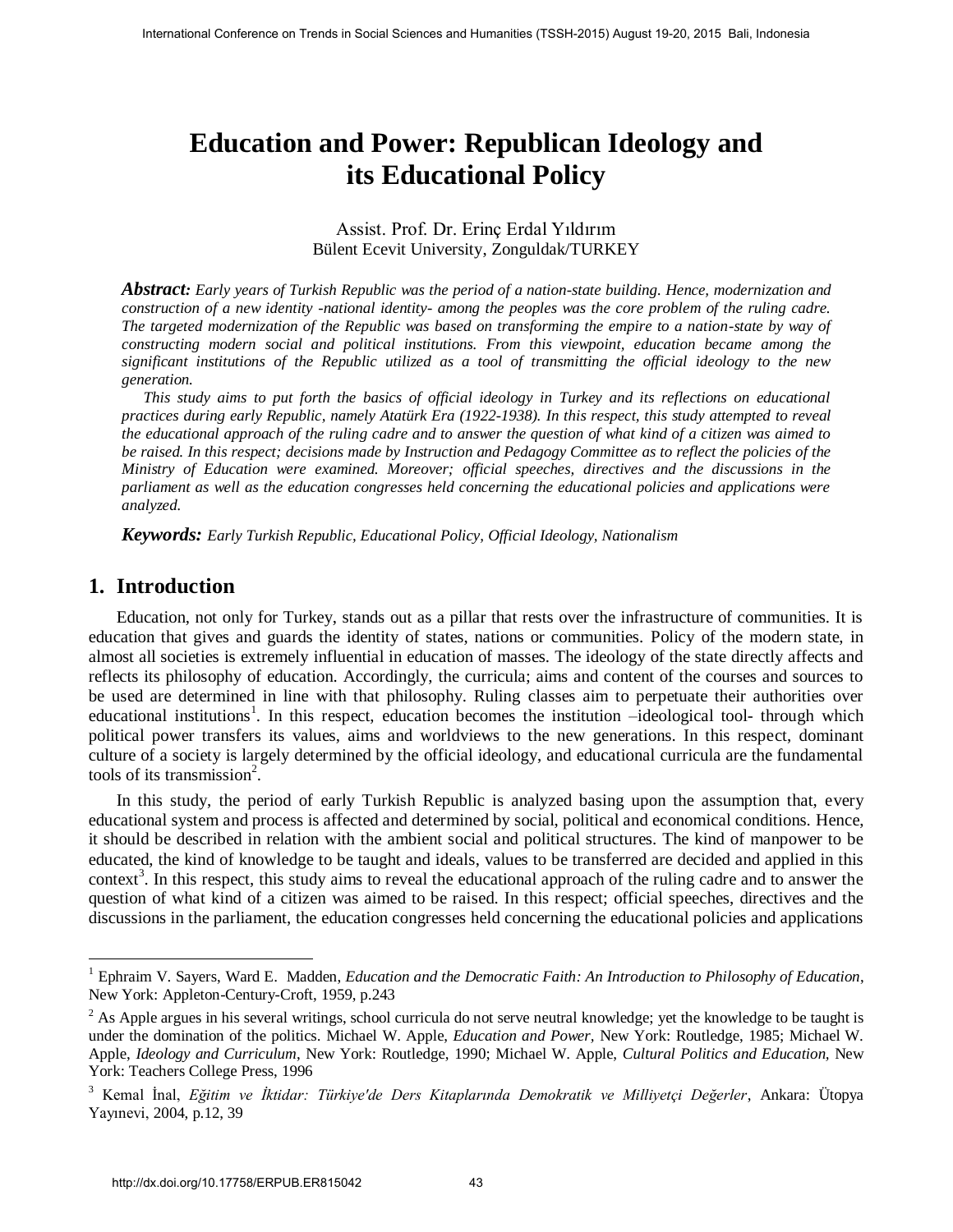as well as the decisions made by Instruction and Pedagogy Committee (IPC-*Talim ve Terbiye Dairesi*) as to reflect the policies of the Ministry of Education<sup>4</sup> were analyzed.

### **2. Constructing National Identity during Early Republican Period**

One of the radical changes the First World War entailed was the collapse of European Empires. Among them was the Ottoman Empire which, with the effect of nationalist movements among its different elements gave way to Turkish nationalism, leading to the foundation of the Turkish Republic in 1923. Emergence of the Turkish Republic encompassed building of a new, secular nation-state from the heritage of the empire and modernization of the society through radical reforms. Hence, educational policies of the new Republic can only be understood within the context of this modernization and nation-building process. Throughout this process, education became the institution of the Republic utilized as a tool of transmitting the official ideology to the new generation.

One of the prominent aims of the ruling cadre was to install national identity and consciousness among the people of the new Republic. The question of "who is a Turk?" was the core issue of the ruling elite during foundation process and debates continued even in the 1930s. Turkish identity is formulated as an eclectic combination of French territorial model and German ethno-culturalist nationalism. In this respect, while the official discourse was based on citizenship and territorial belonging, which was stated in the  $88<sup>th</sup>$  article of the 1924 Constitution, as "People of Turkey is called as Turk in terms of citizenship regardless of their religious and racial differences."<sup>5</sup>; the orators of ruling cadre clearly expressed their ethnic, even sometimes racist understanding of nationalism which was fed from historicist-culturist-ethnicist understanding of central and eastern European romantic nationalist movement. Kemalist perception of nation can be best observed in the book titled *Vatandaş için Medeni Bilgiler* (Civil Knowledge) which was written in 1930 by Afet (İnan). The book was also designed as *Yurt Bilgisi* (Civics)*,* a textbook for civics courses offered in secondary schools. In the book, "nation" is described as "the people of Turkey founding Turkish Republic is called Turkish nation"<sup>6</sup> and the factors which compose Turkish nation include 'unity in race and origin' as well as unity in political existence, language, homeland and also historical and ethnical affinity<sup>7</sup>. Fractional Colemera on Trends in Social Science or Conference (TSSH-2015) August 19-20, 2015 Bali, the Societies and Periodic Mummin (TSSH-2015) August 19-20, 2015 Bali, Indonesia by International Definition (TSC-7a0)ne a

Atatürk targeted to raise the Turkish Republic to the "level of contemporary civilizations". The plan was to modernize not only the state, but the entire society in order to 'progress'. Modernization through westernization was the core of Kemalism and in this context positivism was the basic characteristic of this modernization project<sup>8</sup>. Inspired by Enlightenment, accepting superiority of reason and positive science instead of religiousmetaphysic thought and emphasis on temporality was a very important part of this movement. Therefore the reforms aimed to limit the sphere of religion into the domains of the individuals.

#### **3. Education for the Modernization of the New Republic**

Characteristics of political transformation were soon reflected to the educational system and the Republican cadre aimed to transfer basics of the Revolution through education. The new mentality, viewpoint and spirit

<sup>&</sup>lt;sup>4</sup> IPC, established in 1926 as an organ of the Ministry of Education, played a significant role in planning educational policies and curricula. The activities of the IPC were crucial in formulating and disseminating the Kemalist ideology via education. Composed of prominent members of the Republican educational elite, the Committee undertook critical duties such as determining educational goals and pedagogical obligations, examining existing textbooks and commissioning new ones.

<sup>5</sup> Suna Kili, A. Şeref Gözübüyük, *Sened-i İttifak'tan Günümüze Türk Anayasa Metinleri*, (3rd ed.) İstanbul: Türkiye İş Bankası Kültür Yayınları, 1985, p.147

<sup>6</sup> Afet İnan, *Vatandaş İçin Medeni Bilgiler*, İstanbul: Milliyet Matbaası, 1930, p. 16

 $^7$  ibid, p.23-24. It should be noted that the definition of Turkish nation and the factors characterizing it might look contradictory at first because of the term *race*. However, this term was not used with the understanding of a specific and narrow definition of a biological race, but rather referred to a broad-set umbrella identity. In other words, this concept was not based on an exclusionist approach, but adhered to inclusivity in the sense of operating as an assimilationist melting pot.

<sup>8</sup> Taner Timur, *Türk Devrimi ve Sonrası*, Ankara: İmge, 1993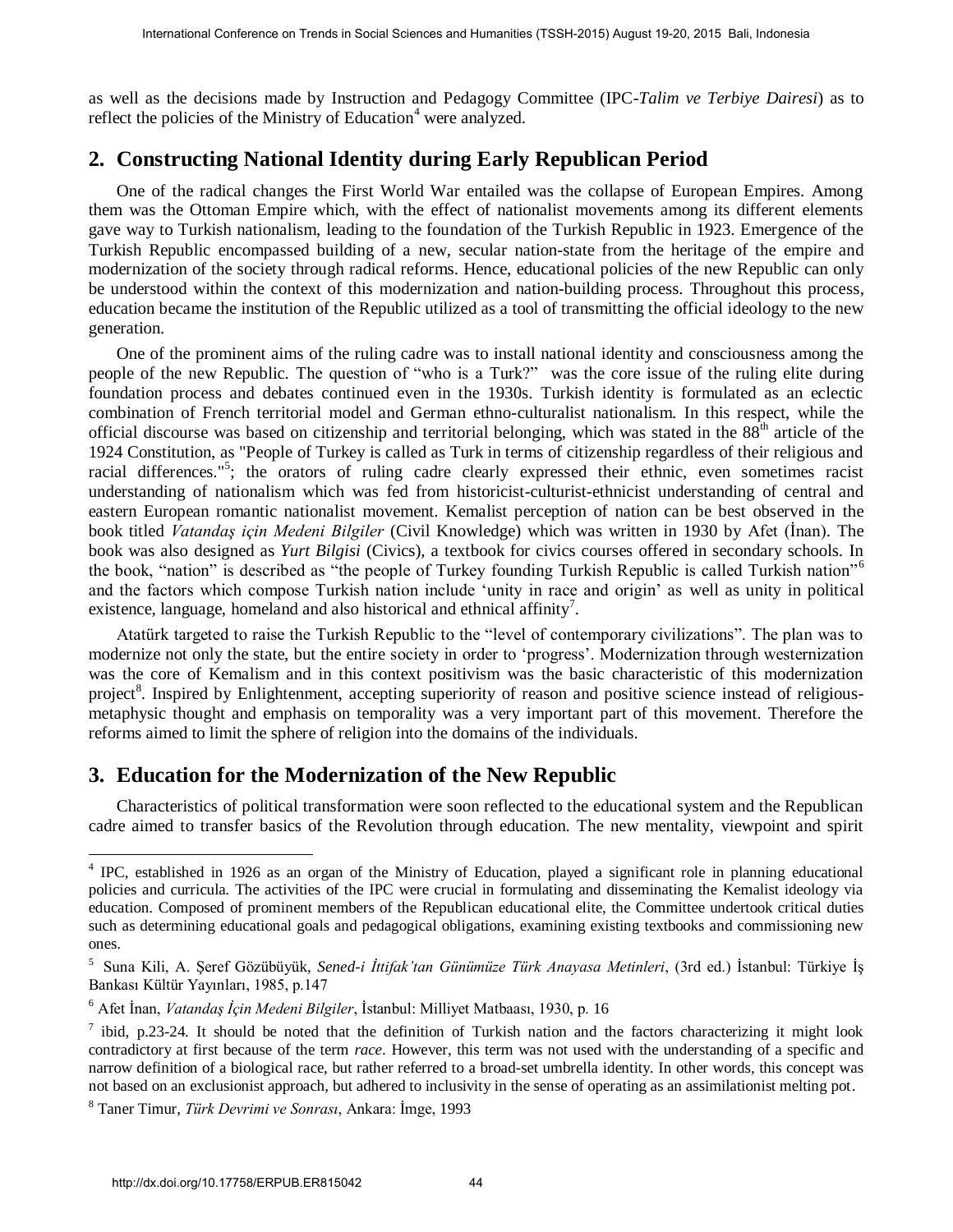were transferred to new generations by schools providing education on positivist philosophy<sup>9</sup>. In this political atmosphere, ruling cadre applied a conscious policy of reorganizing the entire education system, expanding it in a systematic way and harnessing it to national goals<sup>10</sup>.

 Most of the Turkish and foreign scholars dealing with Turkish educational system were in consensus on education being the key to modernization. They advocated that the ideal and modernization perception of Kemalists focused on abandoning religious dogmas and facing Western mentality instead. Modern Turkish schools of the time helped to socialize the youth with such understanding and served as important nationbuilding agents spreading Republican ideology. Andreas Kazamias, in his work on the role of education in modernizing Turkish society, used the word "modernization" synonymously with Westernization and defined it as the process of transforming Ottoman Islamic institutions, concepts and way of life into a secular constitutional  $republic<sup>11</sup>$ . Fracements Conference on Treadent describes and Sciences and Humanities (TSSH-2015) August 19-20, 2015 Bali, Indonesia http://dx.doi.org/10.1738/ERPUB.EREAFTEN (Humanities variable and the proposition of production produc

Unification of Education Law (*Tevhid-i Tedrisat Yasası*) enacted in May 3, 1924 played a significant role in transition into a modern state and specifically nationalization of education. Yet, before application of this law, Educational Treaty (*Misak-ı Maarif*) was accepted in March 1923 underlining the necessity of the national, secular and scientific character of education. In this respect, Atatürk made numerous visits to various parts of the country to explain the public the importance of national education which was "deprived of old period's superstitions and thoughts and also the effects of foreign ideas coming from east and west; a culture coherent with our national character and history"<sup>12</sup>.

The official directives given by the Ministry of Education to the administrators and teachers are important documents to give us an idea about the nature of the Turkish educational system and its practices. For instance, a 1923 document indicated: "Schools ought to inculcate students to become subjects faithful to the principles of the Republic." A 1924 document stated: "In their hearts and souls, our children ought to have the ideal of sacrificing themselves for the Republic, if necessary." and another in 1931 was, "Turkish schools ought to teach psychology and ideology of the Republican regime to every Turkish youngster and prepare them to be most efficient citizens for the Turkish nation and the Republic."<sup>13</sup>

As the abovementioned statements point out, modernization and raising nationalist consciousness were the two main pillars of the mission designated for education. By means of the nationwide education campaign, the cadres of the Republic had, on the one hand, endeavored to modernize the country in the Western sense and, on the other hand, to implant a nationalistic consciousness, i.e. "the consciousness of Turkishness" among the new generation. In this regard, the major objective of the new state could be summarized as "implementing new courses and the curricula, teaching methods and techniques in line with contemporary reformist education movements that arose in the West so as to make Turkey 'nationalized' as well as 'civilized'"<sup>14</sup>.

Republic's intent of modernization, which can be described as becoming westernized, has inherently driven the ruling cadres to focus on the West's approach towards and practices on education. Therefore, the attempts to adopt western reformist views on education in the West by means of translations and copyrighted works became common practice during this period. Many educators and students benefited from the opinions and suggestions of foreign experts<sup>15</sup> invited to Turkey concerning the education system of the country, while many

<sup>14</sup> Osman Kafadar, *Türk Eğitim Düşüncesinde Batılılaşma*, Ankara: Vadi Yayınları, 1997, p. 155

 9 Donald E. Webster, *The Turkey of Atatürk; Social Process in the Turkish Reformation*, New York: AMS Press, 1973

<sup>10</sup> Joseph S. Szyliowicz, *Education and Modernization in the Middle East*, Ithaca: Cornell University Press, 1973

<sup>&</sup>lt;sup>11</sup> Andreas Kazamias, *Education and the Quest for Modernity in Turkey*, Chicago: University of Chicago Press, 1966, p.115

<sup>12</sup> *Atatürk'ün Söylev ve Demeçleri, vol. II*, Ankara: TTK, 1959, pp.16-17

<sup>&</sup>lt;sup>13</sup> Yahya Akyüz, *Türkiye'de Öğretmenlerin Toplumsal Değişmedeki Etkileri (1848-1940), Ankara: Doğan Basımevi, 1978,* p. 275

<sup>&</sup>lt;sup>15</sup> In this respect, Republican educators adopted from Euro-American pedagogic spheres; 'learning by doing' and looking upon schools as 'miniature society', rather than 'a stage of preparation for life'. Barak Salmoni, "Turkish Knowledge for a Modern Life: Innovative Pedagogy and Nationalist Substance in Primary Schooling, 1927-50", *Turkish Studies*, 4 (3), 2003, p. 103-104.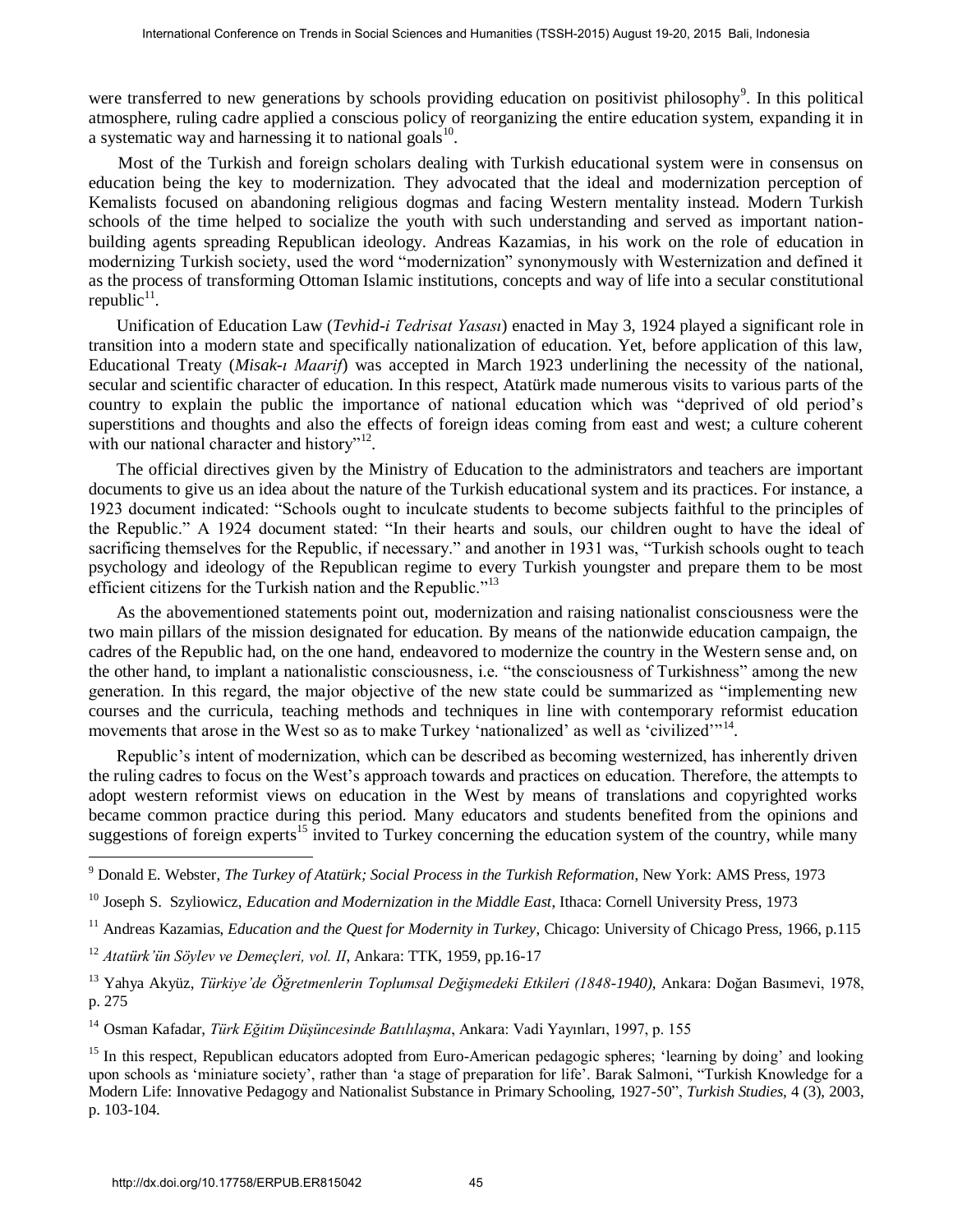others were sent to different countries<sup>16</sup> in order to experience the educational practices there and convey their observations upon their return. Prime Minister İnönü's below statements at the Teacher's Union in 1925 clearly demonstrate how they perceived national education:

We want national education. What does this mean? We can better understand it when we define the opposite better: When we are asked about the opposite of national education we say that this is either religious education or international education. The education extended will not be religious or international but it will be national... Our education will be ours and it will be for us… There are Turkish people who give to this land its character. But this nation does not yet display the uniterianism we want… In this unified nation, all foreign cultures should be completely melted... If we are going to live we will live as a unified nation. This is the goal of the system which we call national education<sup>17</sup> Fracences on Treds in Social Science or Units in Social Science of Sciences and Frace of Sciences and Frace of Sciences and Frace of Sciences and Frace of Sciences and Humanities (Task Humanities (Task Humanities and Huma

A point that should be mentioned at this juncture is that they perceived the children, i.e. the "soldiers of the Republic", not only as belongings of parents, but also, maybe even more so, of the nation<sup>18</sup>. An emphasis frequently repeated in the speeches of the politicians as well as in the textbooks was that, individuals should love and cherish their country and nation, work for and support them with unconditional priority<sup>19</sup>. Even attending personal hygiene and observing sanitation was evaluated as patrimonial care and devotion<sup>20</sup>. Comprehension of RPP's such understandings makes it possible to claim what lied beneath this perception was solidity of assuming citizenship as individualistic restrictions or sacrifices of personal interests on behalf of country's welfare.

Solidarism was one of the main veins feeding the Republican cadres' understanding of nationalism<sup>21</sup>. Indeed, it is possible to say that nationalism and populism were complementary principles based on solidarism: While nationalism referred to a single Turkish identity in the process of transition from a multi-national empire into nation-state, populism defined this identity as a homogeneous, classless society. The most important factor

These ideas were popularized by John Dewey, American philosopher and educational reformer. He was one of the educationists who were invited to Turkey. For information about the reports of foreign experts indicating their views upon Turkish educational system and their effects on the educational practices, see İlhan Başgöz, *Türkiye'nin Eğitim Çıkmazı ve Atatürk*, İstanbul: Pan Yayıncılık, 2005

 $16$ In this context, during 1930s many students from different branches were sent abroad to be trained as secondary and high school teachers. Decision of the Instruction and Pedagogy Comittee, issue 95, 1929; issue 104, 1930; issue 171, 1931. For further information, see Kansu Şarman, *Türk Promethe'ler*, İstanbul: İş Bankası Kültür Yayınları, 2006

<sup>17</sup> Hasan Ali Yücel, *Türkiye'de Ortaöğretim*, Ankara: Kültür Bakanlığı Yayınları, 1994, p. 25

<sup>18</sup> "23 Nisan Çocuk Bayramında Ankaradaki Merasimde Maarif Vekili Doktor Reşit Galip Beyin Nutku," cited in Özge Ertem, *The Republic's Children and Their Burdens in 1930s and 1940s Turkey: The Idealized Middle-Class Children as the Future of the Nation and the Image of "Poor" Children in Children's Periodicals*, Unpublished MA Thesis, Boğaziçi University, 2005, p. 44

 $19$  Expression of the National Anthem everyday by primary grade school children since 1933 with the decision of Commitee of Instruction and Pedagogy serves a good example regarding this issue. Decision of the Instruction and Pedagogy Comittee, issue 101, 1933. As a matter of fact, together with flag ceremonies and commemorations of important historic dates or heroes, this was one of the crucial means of nation-building process in establishing the new regime and adopting it among the new generation. For an extensive information about nationalization of the citizenship through using national symbols in the school curricula, see Jessica S. Tiregol, *[The Role of Primary Education in Nation-State Building: The Case](http://proquest.umi.com/pqdweb?index=0&did=737994971&SrchMode=1&sid=5&Fmt=2&VInst=PROD&VType=PQD&RQT=309&VName=PQD&TS=1199289286&clientId=37478)  of the Early Turkish Republic (1923-1938),* Unpublished PhD. Thesis, Princeton University, 1998

 $20$  Hasan Ali Yücel, in one of his parliamentary speeches as the Minister of Education, drew attention to this point while he talked about the ethical maxims that should be followed by Turkish students. Period 6 volume 18 meeting 2, 27.5.1941, Parliamentary Discussions of the Ministry of Education, p. 219-220

 $2<sup>1</sup>$  As is known, populism which was one of the main components of Turkish modernization was largely formulated on national solidarity. Such a regard of populism was based on Ziya Gökalp's definition, "there are no social classes, but professions acting in solidarity!", and an egalitarian perception of society. This view played a significant part in shaping RPP's perception of society and conveying it to young generations through education. Taha Parla, *Ziya Gökalp, Kemalizm ve Türkiye'de Korporatizm*, İstanbul: İletişim, 1993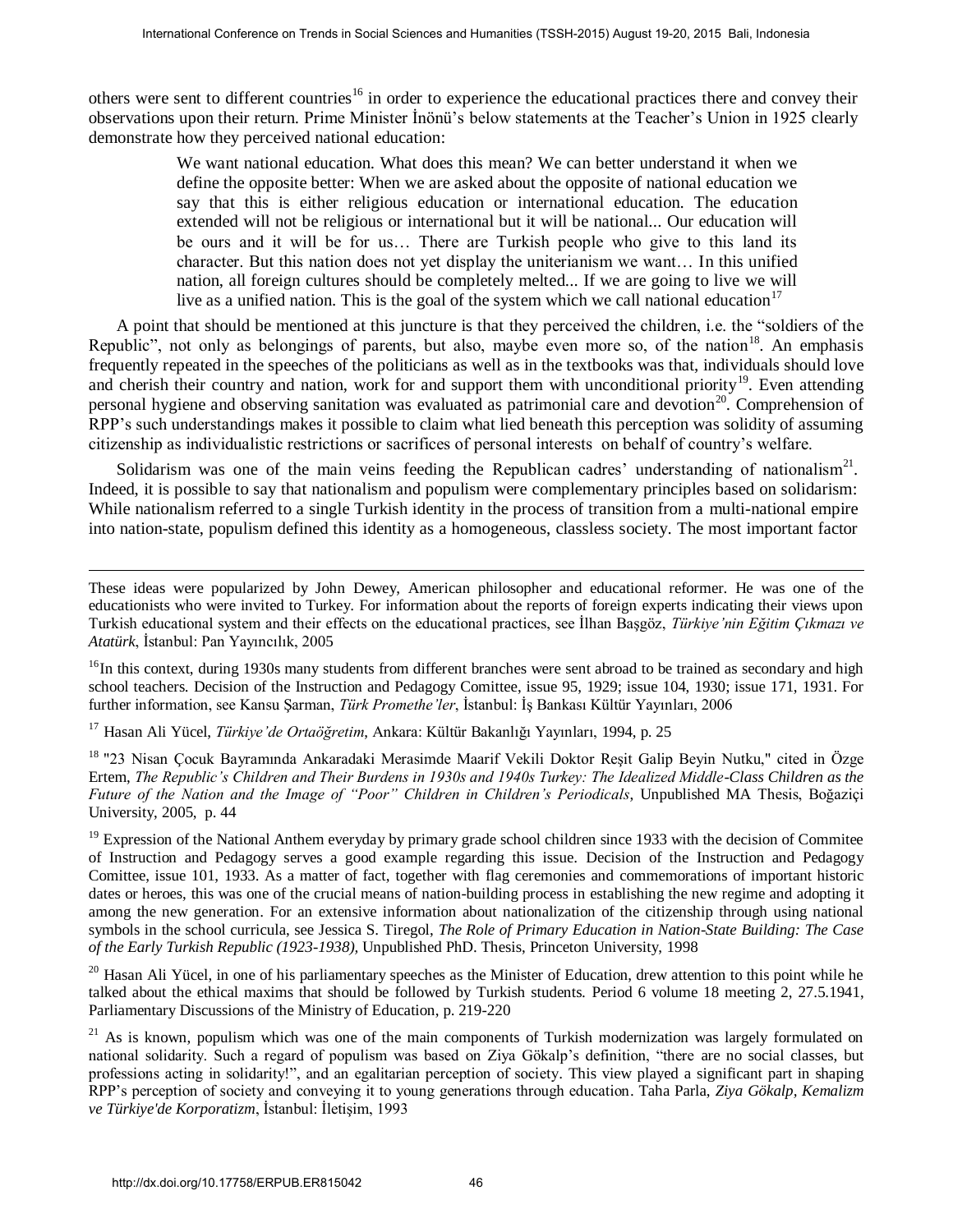underlying such a perception particularly with the change in source of legitimacy of sovereignty from divinity to public, was the ultimate need of the Republic for homogeneous, coherent mass and indivisible nation, in which social classes and other differences were reduced to the minimum<sup>22</sup>.

## **4. 1930s – Unification of the Party Principles With the School Curricula**

1930's were critical years in unification of the state and RPP. In 1930's, the schools became devices for spreading of the RPP ideology; the objectives of the schools outlined in the curriculum guides existed as identical with the principles which appeared in the party program.

The Fourth General Congress of the RPP which convened in Ankara in 1935 constitutes a good example for this. This congress adopted a decision which would give a direction to the training of the new generations, stating; "The most important issue at every level of schooling is to educate Turkish citizens to become firm republican, nationalist, populist, etatist, secularist and revolutionary individuals."<sup>23</sup> Although some changes such as introducing 'modern pedagogical principles into schools' were outlined in the curriculum guides by the Ministry of Education, these changes were in reality the inclusion of political ideologies of the RPP to school curricula.

The above-mentioned qualifications were significant since they referred to the core principles of Kemalism – the official ideology of the Republic- namely *six arrows* as well. In this manner, the Primary Schools Curriculum of 1936 is a striking indicative demonstrating the values new generations are to be brought up with. The chapter on objectives of the 1936 curriculum in accordance with the RPP ideology and its view on education were altered to verify that children will be brought up according to the principles of the RPP<sup>24</sup>. As a matter of fact, it was included in the new program that these principles had become the fundamentals of the republican regime and in the chapter on "The Objectives of the Primary School" of the 1936 Primary School Curriculum, it was underlined with the following statement that the new generations were also to be trained accordingly: Fractional Colemetra on Trude in Social Science or the balistance (TSSH-2015) August 19-20, 2015 Bali, the conference of the figure in society of social conference of the figure of the conference of the figure of the conf

Primary school should inculcate a national education to the children. The new values that will be made the common property of the Turkish nation through primary school education are the fundamental principles of the regime on culture, which are set out in the chapter of Republican People's Party's program on national education… Attention will be given at all levels of education to raising strong Republican, nationalistic, populist, etatist, secularist and revolutionary citizens.<sup>25</sup>

# **5. "New Citizen" of the New Regime –** *National* **and** *Moral* **Education Understanding of the Republic**

The understanding that children of the Republic, as the adults of tomorrow, were expected to inherit fundamental values of the state and convey them in the future is worth special attention. This perception regarded raising mentally and physically well-fit youngsters equipped with high, sturdy moral values utterly important. In this context it is possible to explain the educational understanding of RPP as "national education" and "moral education". In this regard, the emphasis on "raising morally justified, spiritually and physically sound citizens loyal to their country, nation and the principles of the Republic" is frequently repeated in both education curricula and regulations, and orations of the politicians<sup>26</sup>.

 22 Asım Karaömerlioğlu, "Tek Parti Döneminde Halkçılık", *Toplum ve Bilim*, 88, 2001, p. 175-176

<sup>23</sup> *CHP Programı, Partinin Dördüncü Büyük Kurultayı Onaylamıştır*, *Mayıs 1935*, Ankara: Ulus Basımevi, 1935, p 16.

<sup>24</sup> İlhan Başgöz, *Türkiye'nin Eğitim Çıkmazı*, p.124

<sup>25</sup> *1936 İlkokul Programı*, İstanbul: Devlet Basımevi, 1936

<sup>&</sup>lt;sup>26</sup> Even in 1930's, that among the requirements for the students to be sent abroad for training as secondary and high school teachers were more particularly "strong national character and moral", "perfectly healthy, physically and psychologically strong", again reflects the importance the ruling cadre attributes to physical and moral manners. Decision of the Instruction and Pedagogy Comittee, issue 112, 1932. For more information about the discourse of ruling cadre, party programmes,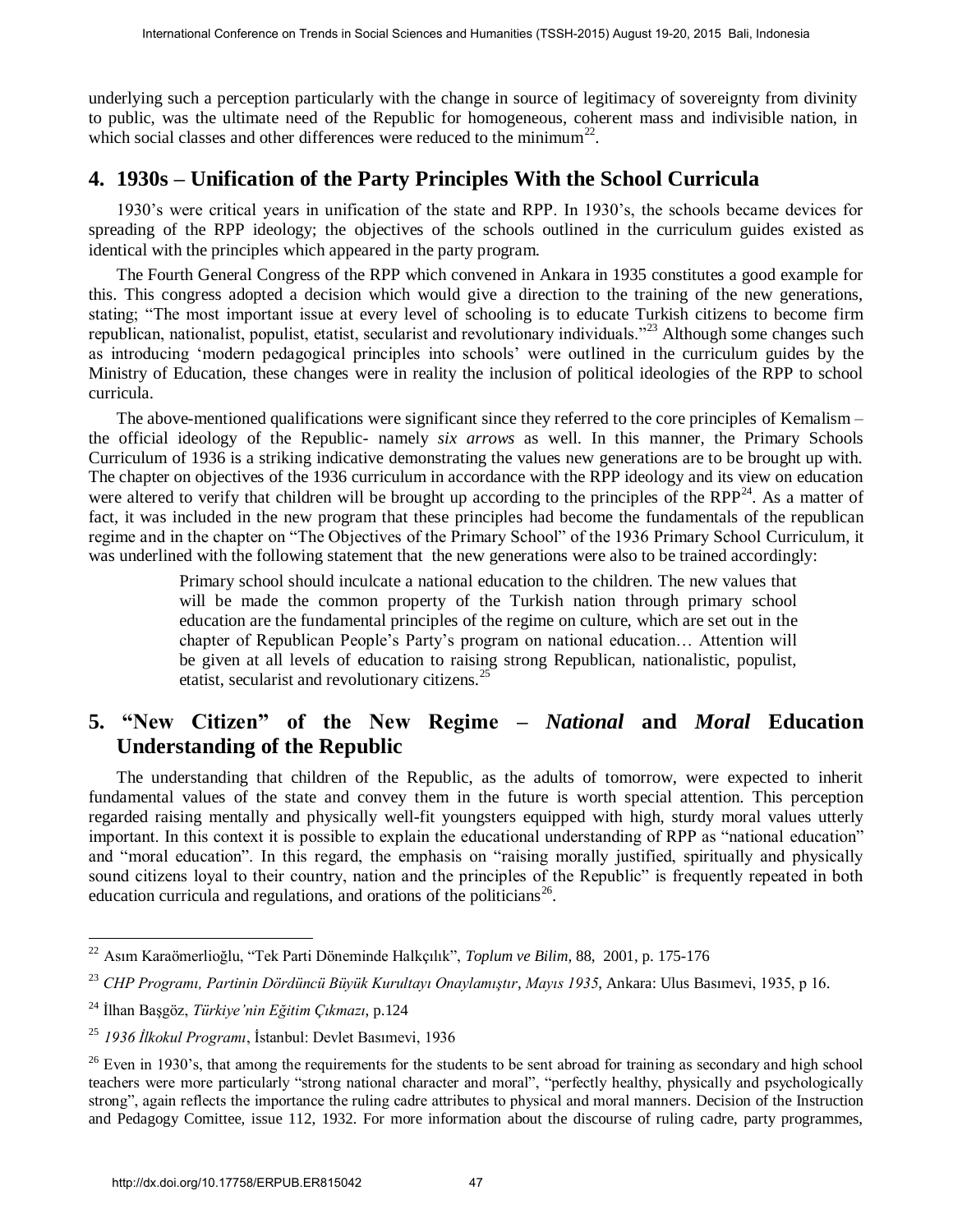Atatürk in the speeches he delivered at the Teacher's Union Congress, in 1924, had already requested from the teachers to bring up "mentally, scientifically and physically strong guards", underlining that physical integrity was essential for being a good soldier and a productive citizen<sup>27</sup>. Accordingly, physical fitness was promoted by giving prominence to physical education courses in the curricula as well as through the other activities carried out at schools. Each province was designated as a physical training region and with the Law on Physical Training adopted in 1938, governors were assigned as the 'chiefs in charge of physical training in the region'. The same law required the youngsters to participate in physical training and sports activities at sports clubs and groups to be established<sup>28</sup>. Moreover, sports centers or halls were established at schools for various physical activities during spare times. These installations provided students the chance to train themselves according to their choice in athletics, handball, soccer, wrestling, boxing tracking, tennis scouting and at appropriate places and weather, learn swimming, mountain climbing, cycling, motorcycling, sailing etc. Fractures on Truths is food Science or Units in Social Sciences and 1951-2013 August 1942. 2015 Bali, the specific that the greated business and 1954. And Humanities in the conference on 1974. And Humanities in the societ

Literature concerning physical activities gives important acknowledgements explaining the importance given to sports and physical training by the Republican cadre was a product of careful considerations in the process of creating the stereotype "new man" for the modern nation-state. Hence, in the Turkey of 1930s and 40s, sports activities were regarded as indispensable components of forming "new type of citizens" and were made use of improving the health, moral regulations, military alertness of individuals and establishing social control to homogenize and mobilize the population through manipulation of their bodies $30$ .

## **6. Military Training as a Part of Citizenship Education**

From the Balkan Wars to 1926, physical education courses were actually planned to give military knowledge and were turned into compulsory military science courses after this date. Moreover, they were not limited to giving military science alone but included drillings at military camps which students could participate on a written request made by the Ministry of Education from the Presidency of General Staff<sup>31</sup>.

Scouting activities, which were carried out along with military science and physical education classes were also given great importance during this period. The activities of the scouts were modeled on military practices. Scout attires were similar to army uniforms; their marches were the same as in the army; and they were envisaged to make a salute like the Turkish soldiers $^{32}$ .

In history and civics textbooks of the same years, military service was identified as the most sacred of citizens' duties. Likewise, military barracks were also seen as places of civic education. In the "Military Duty" chapter of the book *Civic Knowledge for the Citizen*, the army is identified as a school and military barracks are specified as educational institutions where the youth is trained and educated on culture $^{33}$ . In this respect, one can say that a great deal of significance was attached to military service and it was intertwined with civics education. In the chapter titled "The Turkish Army and National Defense" of the book *History 4*, military service is labeled

regulations on education and curricula, see İsmail Kaplan, *Türkiye'de Milli Eğitim İdeolojisi*, İstanbul: İletişim Yayınları, 1999

 $^{27}$  A striking example of how the republican staff paid special attention to the "strong body" image is that; in 1933, during the contest made for the medal in commemoration of Republic's 10th Anniversary, a medal was refused with the reason that "not strength but weakness was observed on the arm holding the flag, and this side of the printed medal did not truly express Republic's 10th Anniversary". Decision of the Instruction and Pedagogy Comittee, issue 203, 1933

<sup>28</sup> T. C. Maarif Vekilliği, *Maarifle İlgili Kanunlar*, İstanbul: Maarif Matbaası, 1940

<sup>&</sup>lt;sup>29</sup> State Archives of Turkish Republic, Instruction and Pedagogy Office 1944, 030.01.90.559.5

 $30$  Yet, this was not just peculiar to Turkey, but gained popularity around various European countries as a matter of a 'modern nation-state'. For further information, see Yiğit Akın, *'Not Just a Game': Sports and Physical Education in Early Republican Turkey (1923-51*), Unpublished MA Thesis, Boğaziçi University, 2003, p. 30

 $31$  Decision of the Instruction and Pedagogy Comittee, issue 73, 1932

 $32$  Decision of the Instruction and Pedagogy Comittee, issue 204, 1933

<sup>33</sup>İnan *Vatandaş İçin Medeni Bilgiler*, p.122-123.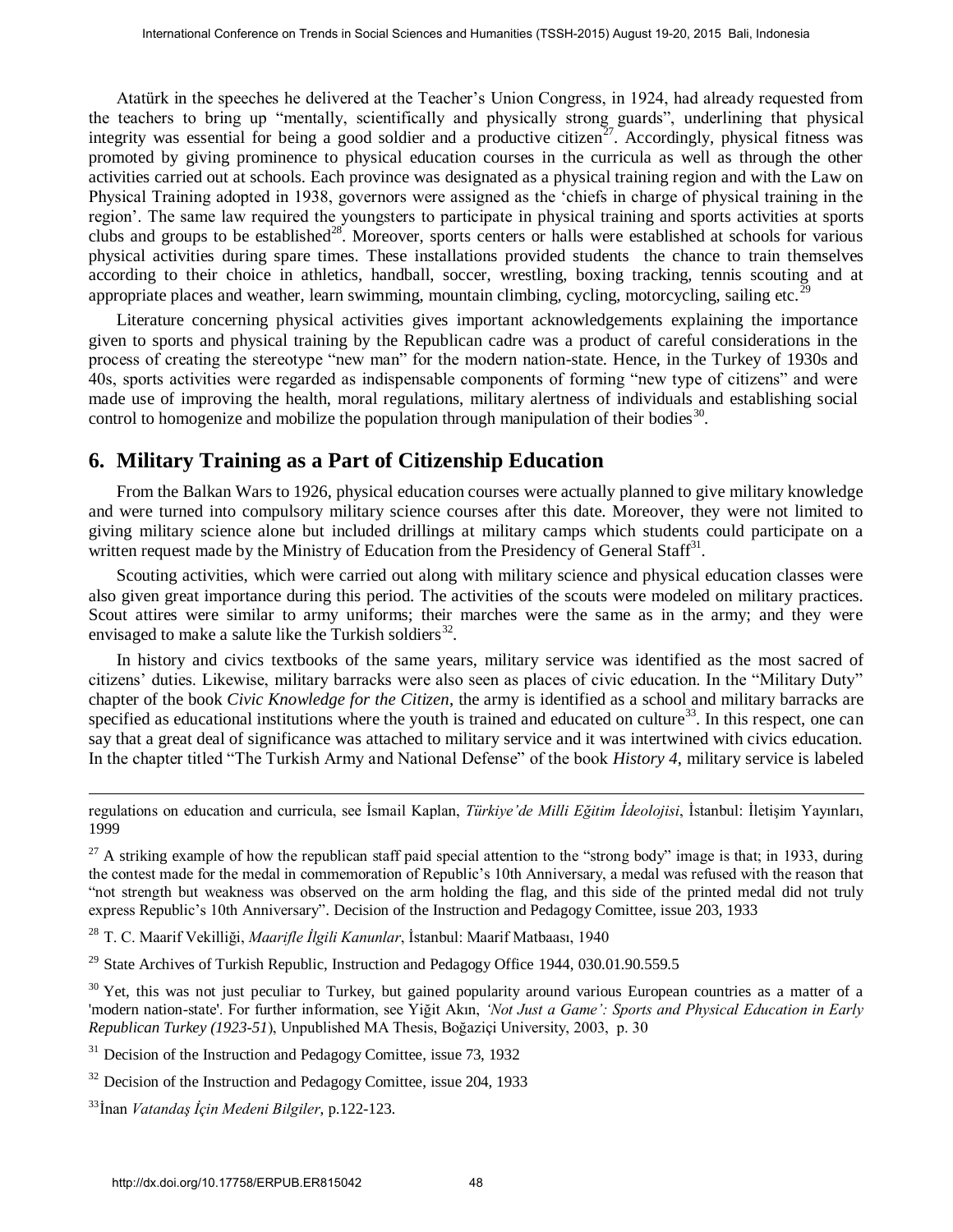intrinsically as a national superiority, and it was assumed that each patriotic citizen would possess a soldier spirit identified with love for the country based on moral values such as intelligence, determination and heroism. Furthermore, it is expressed that the Turks through centuries of experiences have developed nationalist qualifications as "the Turkish nation has the most mature spirit of military service among all nations"<sup>34</sup>. In this respect, it would not be wrong to say that the military-nation myth has a significant place in the Turkish citizen's cultural codes as the maxim "Every Turkish citizen is born as a soldier and dies as a soldier" was repeated frequently in these books $35$ .

One of the underlying factors, which feeds back into this, is the conviction of the political power that the 'warrior spirit', which is the most important characteristic of soldiering, is a significant component of and a source of pride for the Turkish culture. Hence, the new generation should be brought up with this spirit and "the [school] curricula shall be reinforced so as to bring the children's capability of contestation and struggling to the utmost.<sup>336</sup> Indeed, military service and physical education classes were intermingled and acted together as an important tool for the political power to convey its understanding of morality and ethics to the new generation. The following words of the Minister of Education Hasan Ali Yücel during İnönü period reflect this approach very clearly:

> Courses of military service are at the same time physical training classes and we believe that there is a strong interaction between ethical training and national morality… I frankly state that the immoralities our generation and the previous ones heard stories of are extremely reduced in our day, and this can be explained with the prevalence of physical training among the youth in the country. $37$

### **7. Conclusion**

Emergence of the Turkish Republic did not encompass only the building of a new nation-state from the heritage of the empire, but it also included modernization of the whole society. During this period, Turkish Republic primarily aimed to break down the old traditional-religious understanding and replace it with a modernist, westernized perspective from the beginning. Education became one of the key instruments in transforming the official ideology and formation of a national identity among the new generations.

However, Atatürk's death and presidency of İsmet İnönü demonstrated certain changes in political arena which also had reflections in educational policies. The period's distinct characteristic of educational policy can be identified as humanism<sup>38</sup>. The Ministry of Education leaded a comprehensive movement including translation and publication activities aiming the adoption of 'humanist spirit' and the *civilized* mindset through Western and Eastern –including Islamic- literary and philosophical sources. This also demonstrated that the Minister of Education, Hasan Ali Yücel did not focus only on the West as observed in the previous era, but aimed for a synthesis of the East and West as a modernization approach as he stated; "I do not make any distinctions as East and West. If there is a separation in the essence, it's because of the way and method selected. If we did not comprehend with the method of Western mind, we could not find its essence in the Easterner's"<sup>39</sup>. **Fracta Conference on Trends in Social Sciences and Humanities (TSSH-2015) August 19-20, 2015 Bali, this conference on Trends in Social Science on Trends in Social Science of August 19-20, 2015 Bali, Indicate and Humanit** 

This shift in the modernization perception and the approach to Ottoman-Islamic past could be explained as follows: These were the years experienced consolidation of the system and gaining of a confidence that the regime was under security. The fear of regression almost disappeared among the ruling elite and opposing views

 34 *Tarih 4,* İstanbul: Devlet Matbaası, 1931, p. 344*.* 

<sup>35</sup> Füsun Üstel, *"Makbul Vatandaş"ın Peşinde,* İstanbul: İletişim, 2004

<sup>&</sup>lt;sup>36</sup> Period 6, volume 18 meeting 2, 27.5.1941, Parliamentary Discussions of the Ministry of Education, p. 211

 $37$  Period 6, volume 18 meeting 2, 27.5.1941, Parliamentary Discussions of the Ministry of Education, p. 219

<sup>&</sup>lt;sup>38</sup> Humanism was traceable in ancient Greek and Latin civilizations through their literary and philosophical sources; it became a movement shaking the West in later centuries and in Turkey appeared among the Republican elite as interest towards the classical world.

<sup>39</sup> Mustafa Baydar, "Hasan Ali Yücel Anlatıyor", *Varlık*, 419, 1955, p. 6.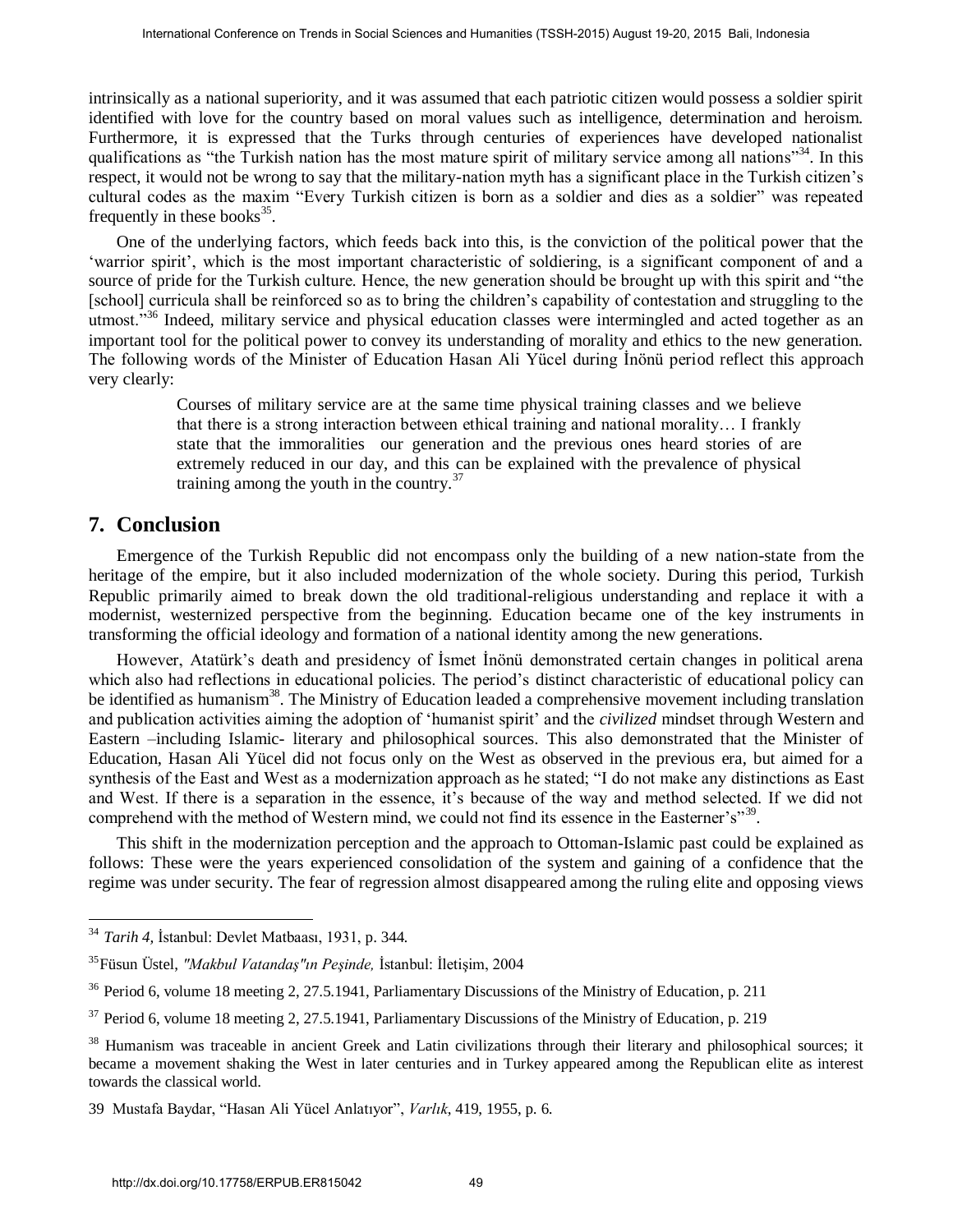were no longer stigmatized as 'reactionist'. In this socio-political atmosphere, there was no need in introducing Turkish Republic and its constituents as a clear break from the past. In this sense, it would be accurate to define the maneuvers during this era as the attempts for the solution of the old "East-West" question which became a remedy for Turkey's "injured consciences", at least temporarily<sup>40</sup>. Hence, humanist policies paved way to the meeting and synthesis of the past and present and of the East and the West. However, they were unable to prevent reactions during the 1940's towards the cultural-educational policies which in the course of time would be the foundation bricks of Turkish-Islamic Synthesis. **International Conference on Trends in Social Sciences and Humanities (TSSH-2015) August 19-20, 2015 Bali, 19-20, 2015 Bali, 19-20, 2015 Bali, 19-20, 2015 Bali, 19-20, 2015 Bali, 19-20, 2015 Bali, 19-20, 2015 Bali, 19-20** 

#### **8. References**

- [1] *1936 İlkokul Programı*, İstanbul: Devlet Basımevi, 1936
- [2] A. İnan, *Vatandaş İçin Medeni Bilgiler*, İstanbul: Milliyet Matbaası, 1930
- [3] Kazamias, *Education and the Quest for Modernity in Turkey*, Chicago: University of Chicago Press, 1966
- [4] Karaömerlioğlu, "Tek Parti Döneminde Halkevleri ve Halkçılık", *Toplum ve Bilim*, 88, 2001, pp. 163-187
- [5] *Atatürk'ün Söylev ve Demeçleri, vol. II*, Ankara: TTK, 1959
- [6] Salmoni, "Turkish Knowledge for a Modern Life: Innovative Pedagogy and Nationalist Substance in Primary Schooling, 1927-50", *Turkish Studies*, 4 (3), 2003, pp. 103-144
- [7] *CHP Programı, Partinin Dördüncü Büyük Kurultayı Onaylamıştır*, *Mayıs 1935*, Ankara: Ulus Basımevi, 1935
- [8] E. Webster, *The Turkey of Atatürk; Social Process in the Turkish Reformation*, New York: AMS Press, 1973
- [9] V. Sayers, W. E. Madden, *Education and the Democratic Faith: An Introduction to Philosophy of Education*, New York: Appleton-Century-Croft, 1959
- [10] Üstel, *"Makbul Vatandaş"ın Peşinde*, İstanbul: İletişim, 2004
- [11] H. Ali Yücel, *Türkiye'de Ortaöğretim*, Ankara: Kültür Bakanlığı Yayınları, 1994
- [12] İ. Başgöz, *Türkiye'nin Eğitim Çıkmazı ve Atatürk*, İstanbul: Pan Yayıncılık, 2005
- [13] İ. Kaplan, *Türkiye'de Milli Eğitim İdeolojisi*, İstanbul: İletişim Yayınları, 1999
- [14] J. S. Tiregol, *The Role of Primary Education in Nation-State Building: The Case of the Early Turkish Republic (1923- 1938),* Unpublished PhD. Thesis, Princeton University, 1998
- [15] J. S. Szyliowicz, *Education and Modernization in the Middle East*, Ithaca: Cornell University Press, 1973
- [16] K. Şarman, *Türk Promethe'ler*, İstanbul: İş Bankası Kültür Yayınları, 2006
- [17] K. İnal, *Eğitim ve İktidar: Türkiye'de Ders Kitaplarında Demokratik ve Milliyetçi Değerler*, Ankara: Ütopya Yayınevi, 2004
- [18] M. W. Apple, *Cultural Politics and Education,* New York: Teachers College Press, 1996
- [19] M. W. Apple, *Education and Power,* New York: Routledge, 1985
- [20] M. W. Apple, *Ideology and Curriculum*, New York: Routledge, 1990; http://dx.doi.org/10.4324/9780203241219
- [21] M. Baydar, "Hasan Ali Yücel Anlatıyor", *Varlık*, 419, 1955
- [22] O. Koçak, "1920'lerden 1970'lere Kültür Politikaları", *Modern Türkiye'de Siyasî Düşünce vol: 2 Kemalizm*, ed. Ahmet İnsel, İstanbul: İletişim Yayınları, 2001, pp. 370-418
- [23] O. Kafadar, *Türk Eğitim Düşüncesinde Batılılaşma*, Ankara: Vadi Yayınları, 1997
- [24] Ö. Ertem, *The Republic's Children and Their Burdens in 1930s and 1940s Turkey: The Idealized Middle-Class Children as the Future of the Nation and the Image of "Poor" Children in Children's Periodicals*, Unpublished MA Thesis, Boğaziçi University, 2005
- [25] S. Kili, A. Şeref Gözübüyük, *Sened-i İttifak'tan Günümüze Türk Anayasa Metinleri*, (3rd ed.) İstanbul: Türkiye İş Bankası Kültür Yayınları, 1985
- [26] *Tarih 4,* İstanbul: Devlet Matbaası, 1931

- [27] T. C. Maarif Vekilliği, *Maarifle İlgili Kanunlar*, İstanbul: Maarif Matbaası, 1940
- [28] T. Parla, *Ziya Gökalp, Kemalizm ve Türkiye'de Korporatizm*, İstanbul: İletişim, 1993
- [29] T. Timur, *Türk Devrimi ve Sonrası*, Ankara: İmge, 1993
- [30] Y. Akyüz, *Türkiye'de Öğretmenlerin Toplumsal Değişmedeki Etkileri (1848-1940),* Ankara: Doğan Basımevi, 1978

<sup>40</sup> Orhan Koçak, "1920'lerden 1970'lere Kültür Politikaları", *Modern Türkiye'de Siyasî Düşünce vol: 2 Kemalizm*, ed. Ahmet İnsel, İstanbul: İletişim Yayınları, 2001, p.397